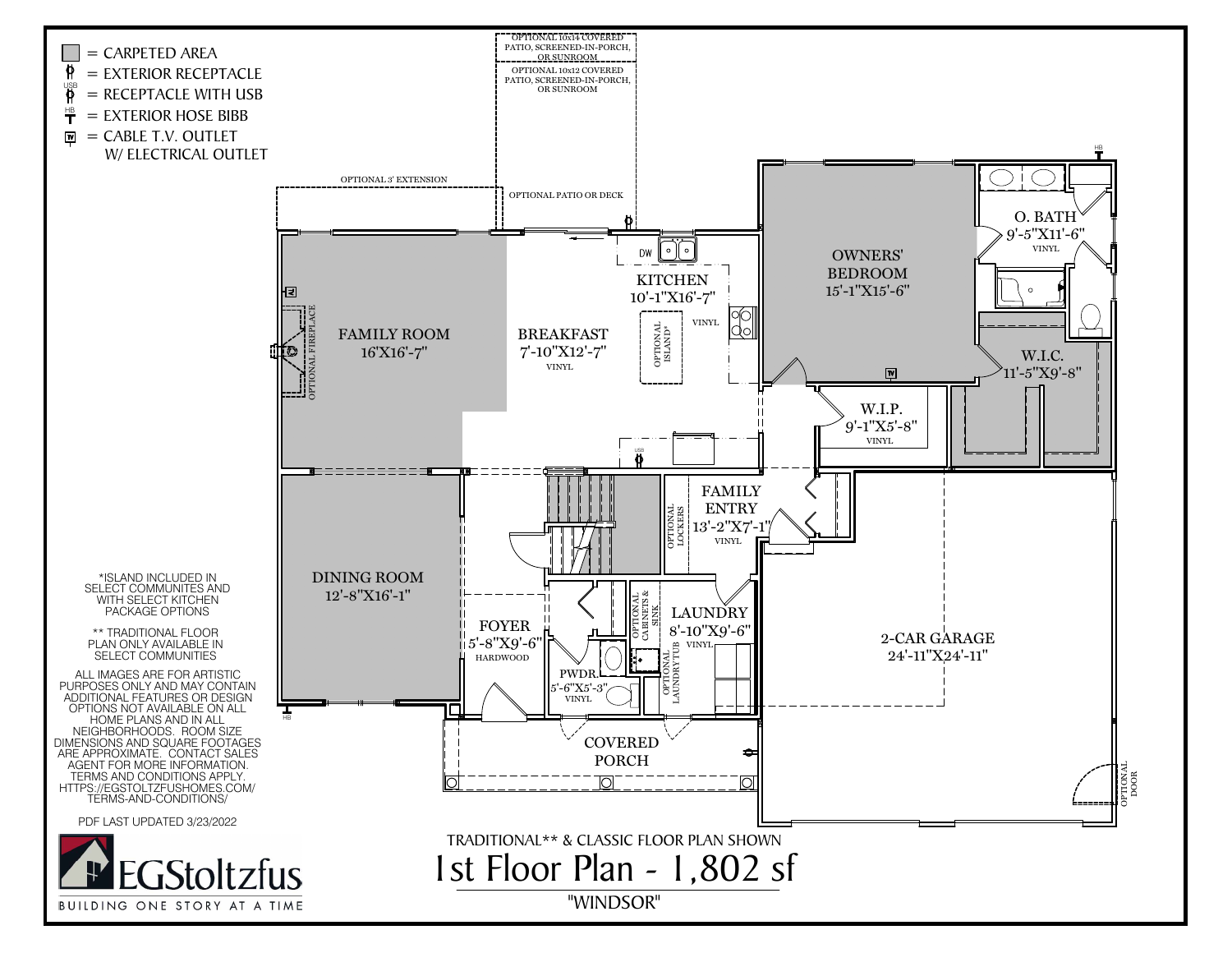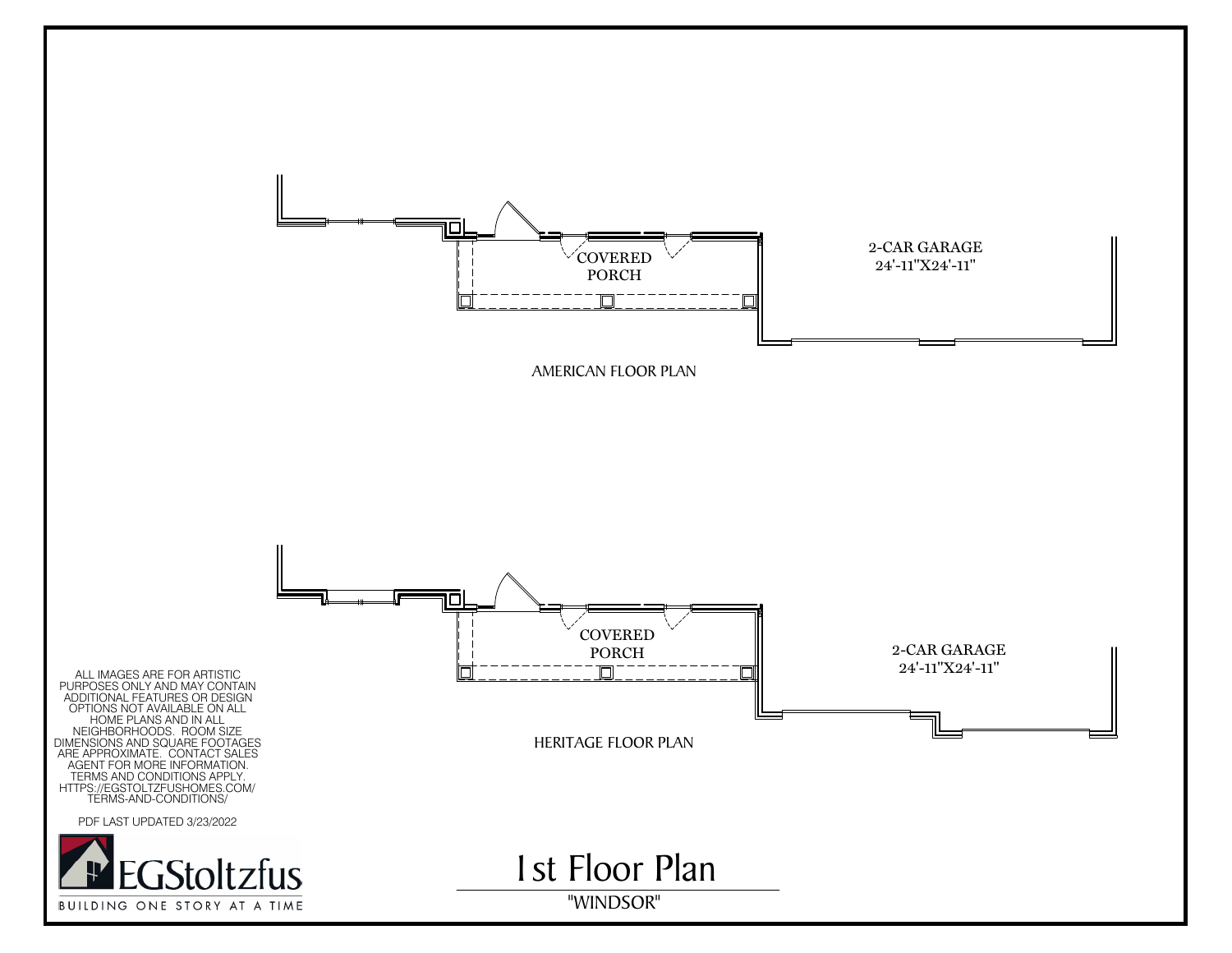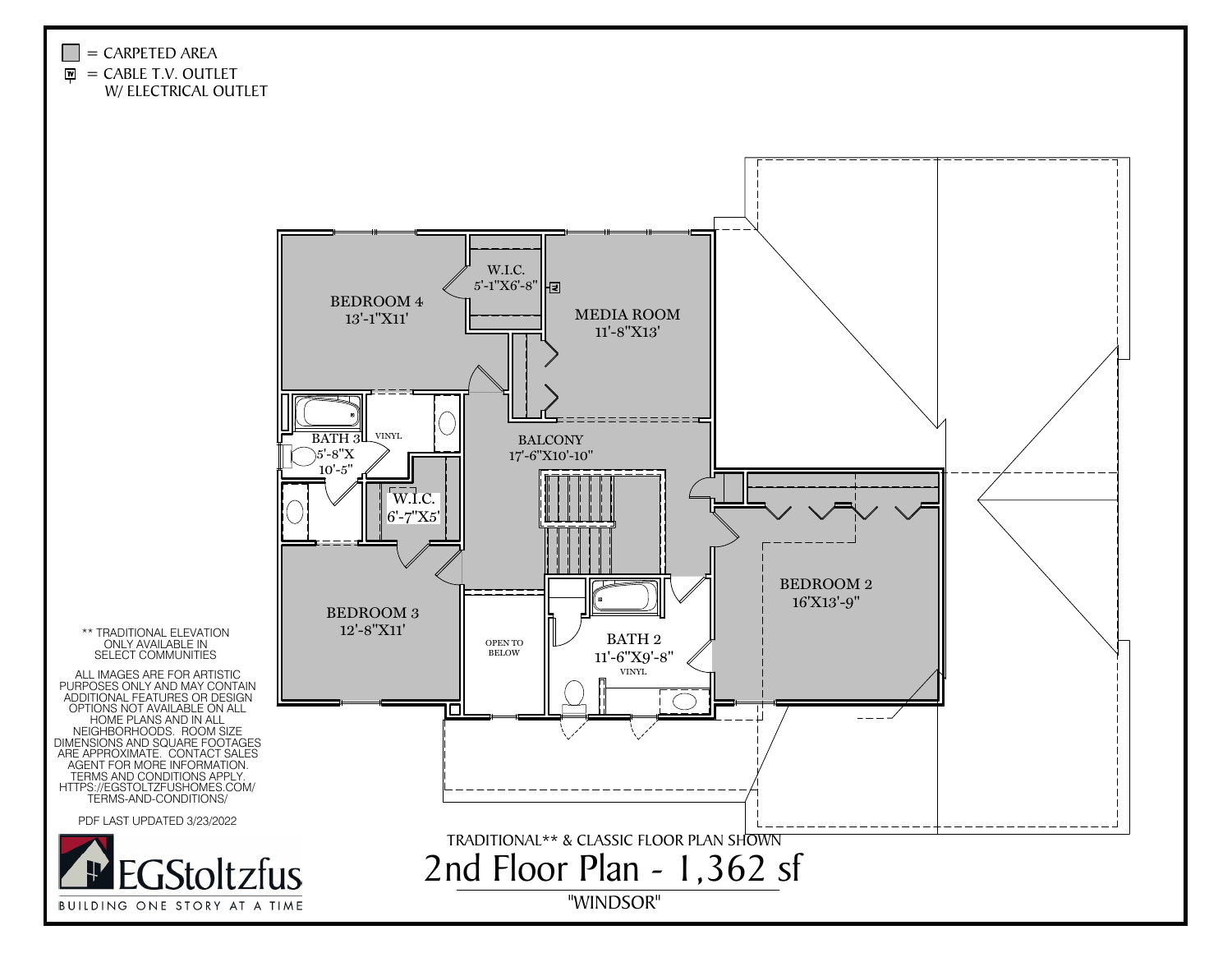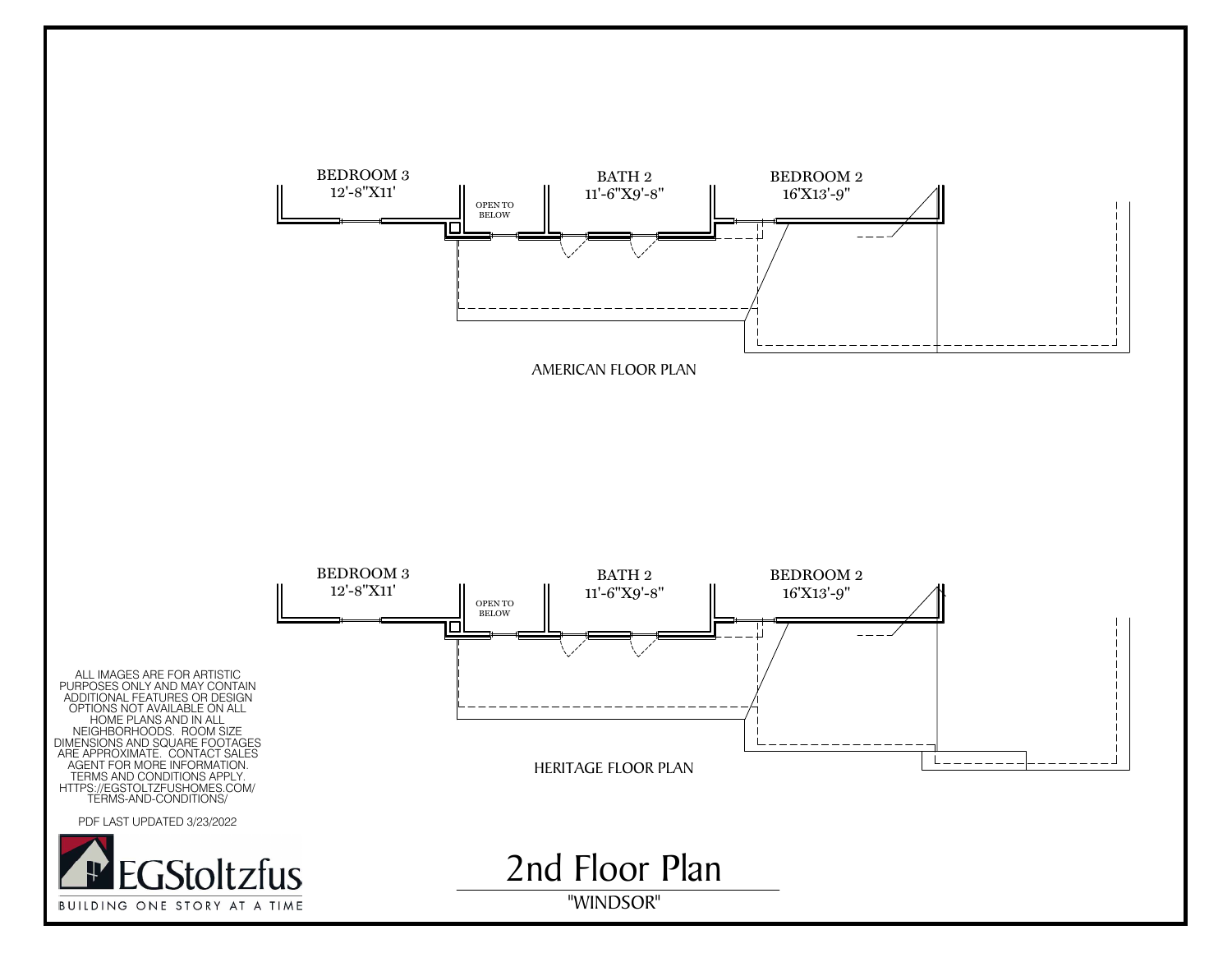

OPTIONALLAUNDRY TUB $\begin{array}{c}\n\text{NNRY} \\
\hline\n5'-8''\text{X} \\
8'-6''\n\end{array}$  $5'$ -8" $X$ <br>8'-6"





OPTIONAL RETREAT BATH

PURPOSES ONLY AND MAY CONTAINS TO THE READER ONLY AND MAY CONTAIN<br>
THE PLAT WAS CONTAINED ON BALL<br>
THE PLAT WAS CONTAINED ON ALL<br>
THE PLAT WAS SOON SCOTTING TO THE PLAT ON THE PLAT ON THE PROGRAM CONTACT SALES<br>
ARE APPROVI



I st & 2nd Floor Options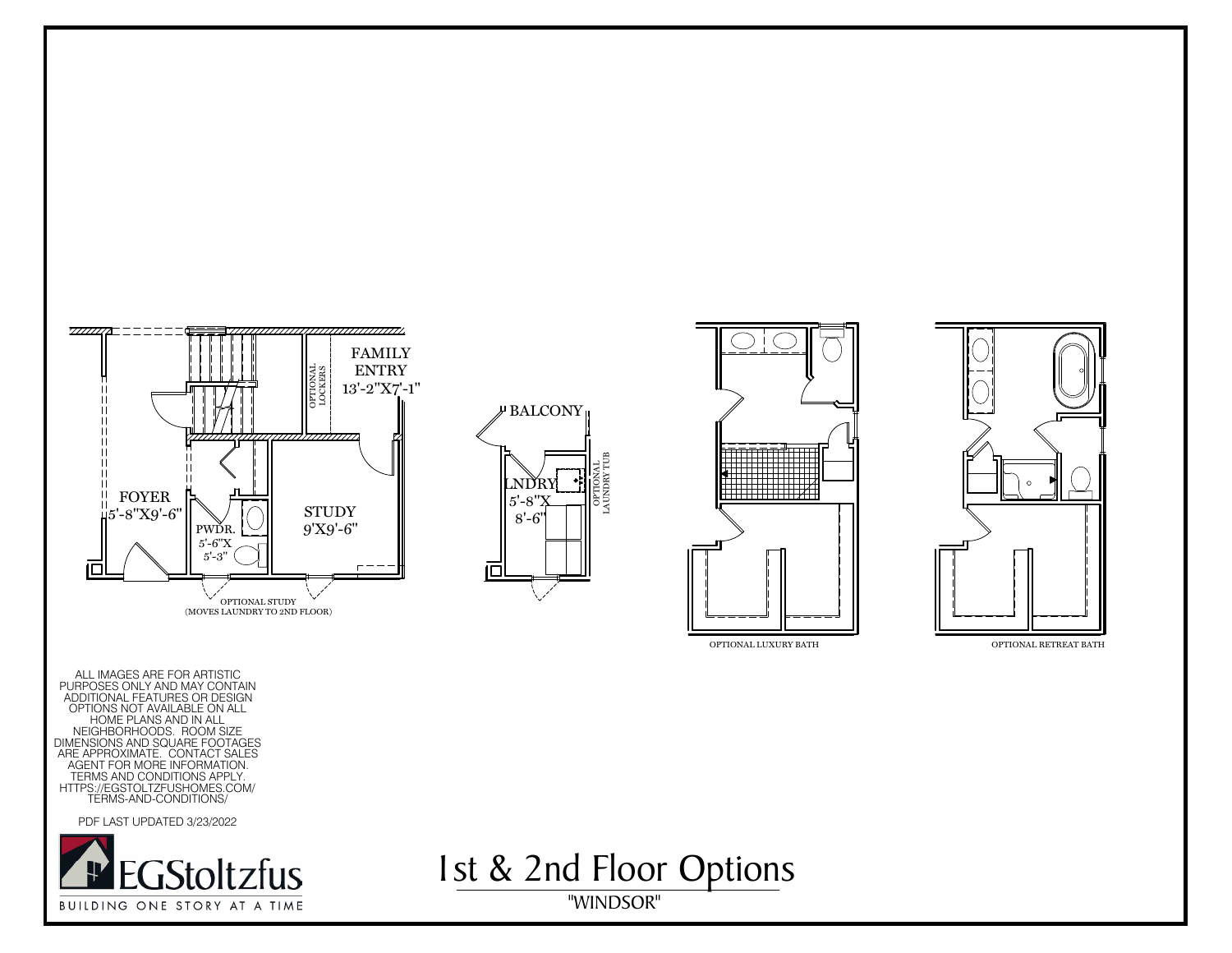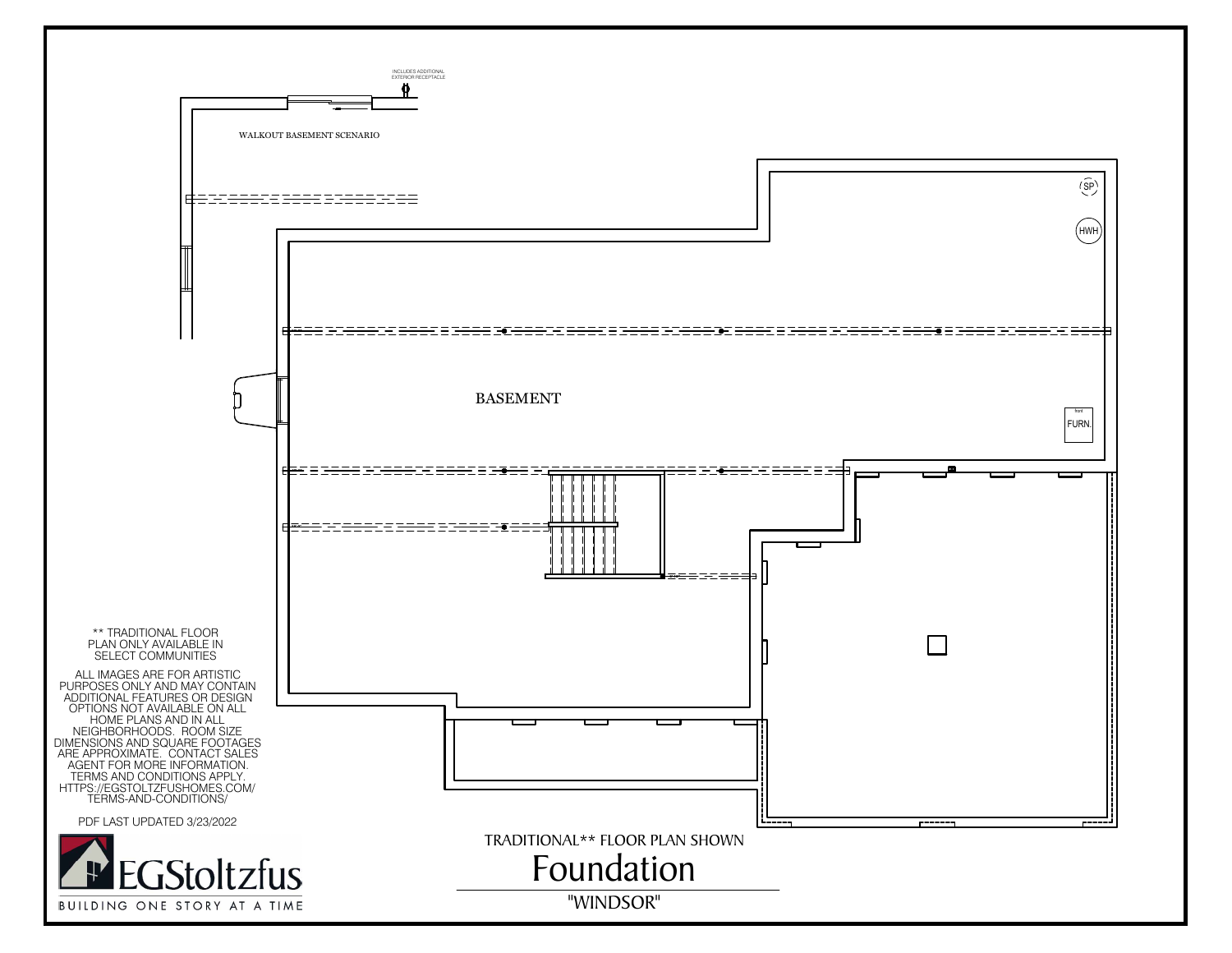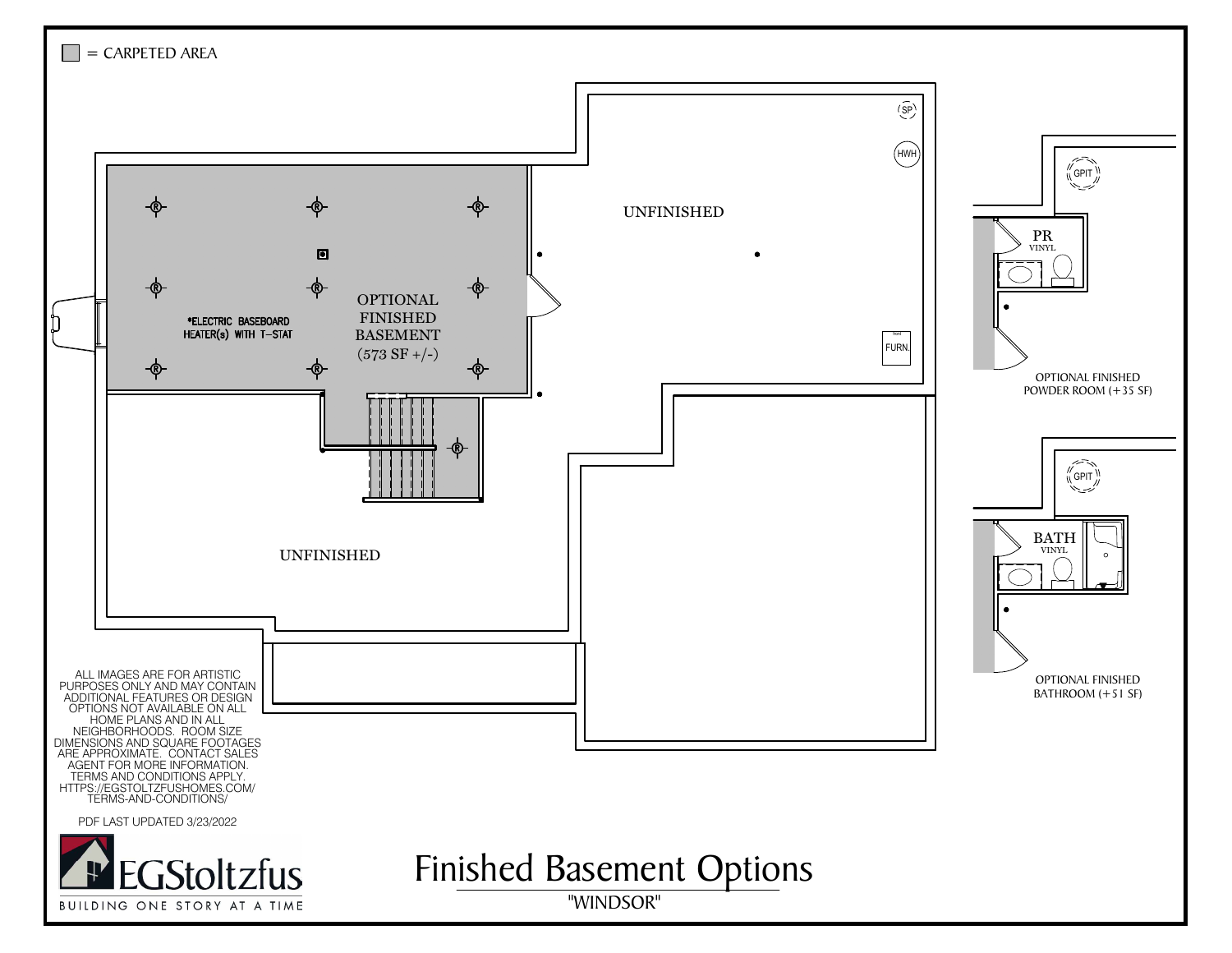![](_page_7_Picture_0.jpeg)

![](_page_7_Picture_4.jpeg)